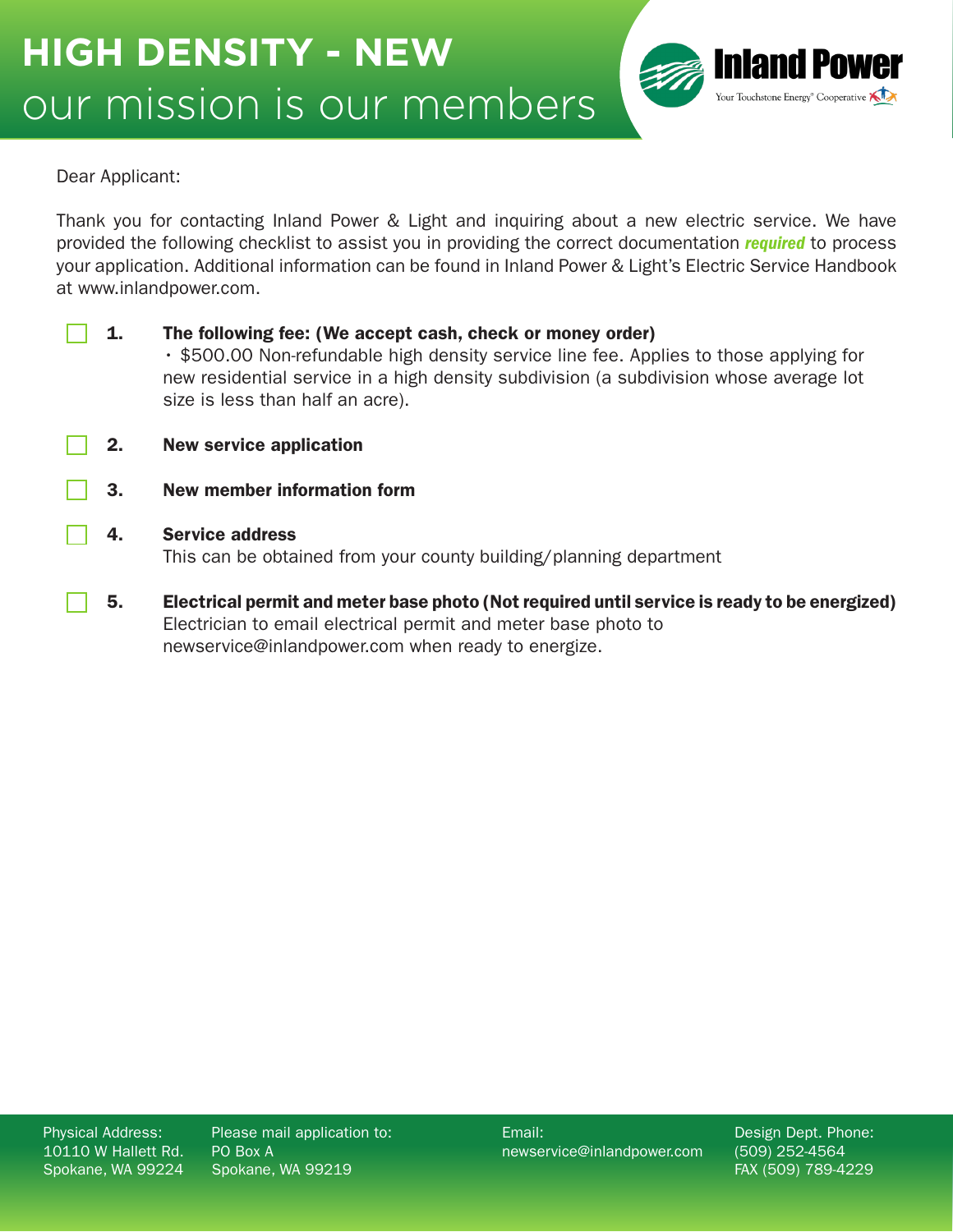## our mission is our members **HIGH DENSITY - NEW**



| <b>Member Information</b>             | * ALL FIELDS ARE REQUIRED |                                                                                                                |  |
|---------------------------------------|---------------------------|----------------------------------------------------------------------------------------------------------------|--|
|                                       |                           |                                                                                                                |  |
|                                       |                           |                                                                                                                |  |
|                                       |                           |                                                                                                                |  |
|                                       |                           |                                                                                                                |  |
| <b>Service Location</b>               |                           |                                                                                                                |  |
|                                       |                           |                                                                                                                |  |
|                                       |                           | Subdivision: _________________________________Block/Lot # ____________________Gate Code: _____________________ |  |
| * Electric Panel Size: □200 □400      |                           |                                                                                                                |  |
| □                                     |                           |                                                                                                                |  |
|                                       |                           |                                                                                                                |  |
| □<br>Ditch open: $\Box$ Yes $\Box$ No |                           |                                                                                                                |  |
|                                       |                           |                                                                                                                |  |

I affirm that the above information is correct to the best of my knowledge. I understand that any changes I makes could result in additional costs and delays in the installation of service.

*Signature Date*

For office use only

| WO#. |  |
|------|--|
|      |  |
|      |  |

Fee Paid:

Physical Address: 10110 W Hallett Rd. Spokane, WA 99224 Please mail application to: PO Box A Spokane, WA 99219

Email: newservice@inlandpower.com Design Dept. Phone: (509) 252-4564 FAX (509) 789-4229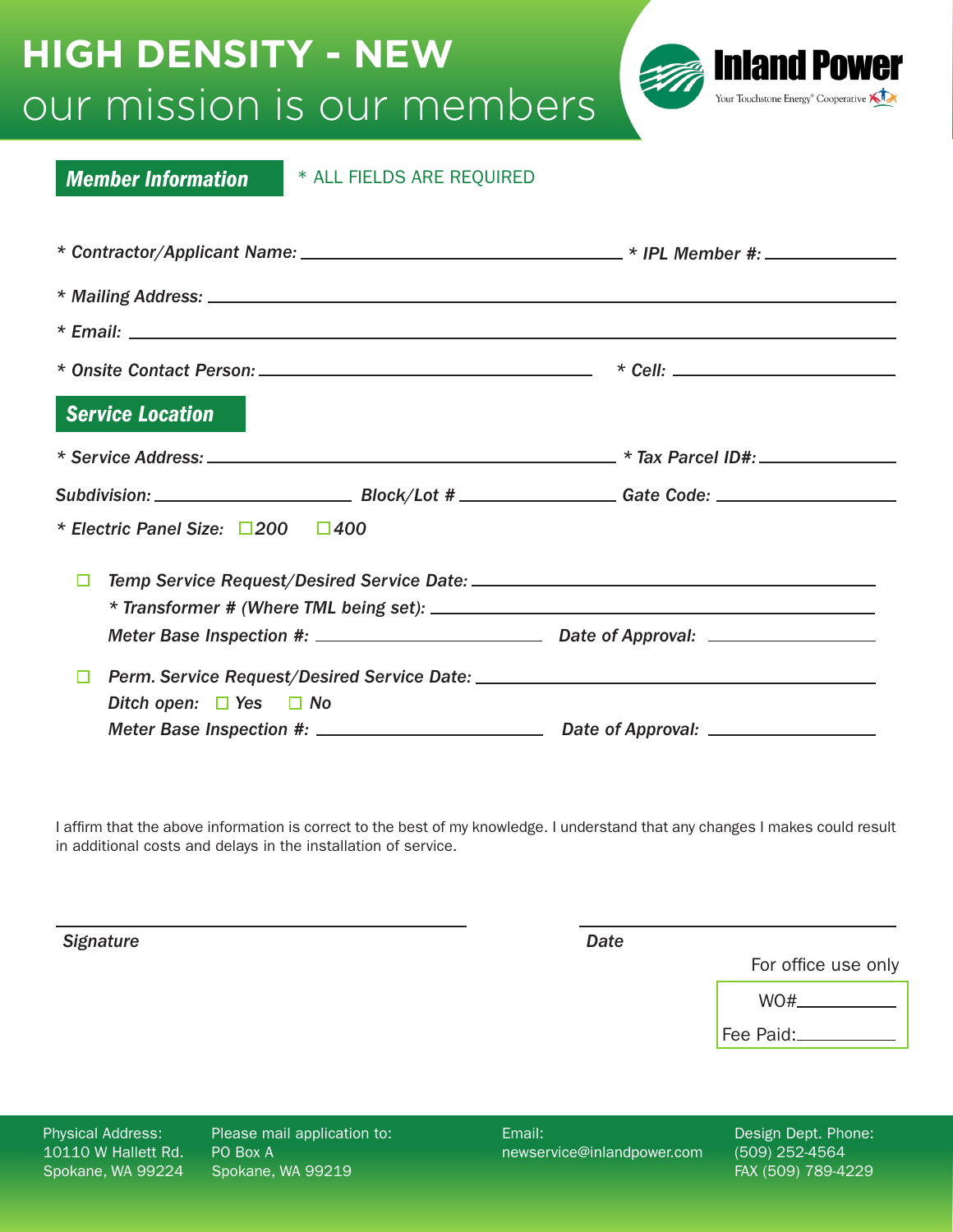## our mission is our members **HIGH DENSITY - NEW**



The undersigned hereby applies for membership in Inland Power & Light Company and in consideration of being accepted as a member, agrees to comply with the cooperative's articles of incorporation, bylaws, rules, regulations and policies adopted by the board of trustees, and other laws or legally binding agreements regarding the cooperative, as they now exist or as hereafter amended.

Thank you!

| <b>Credit Information # ALL FIELDS ARE REQUIRED</b> |                                                                     |                                                                                                                                                                                                                                                                               |  |  |  |  |  |  |
|-----------------------------------------------------|---------------------------------------------------------------------|-------------------------------------------------------------------------------------------------------------------------------------------------------------------------------------------------------------------------------------------------------------------------------|--|--|--|--|--|--|
|                                                     |                                                                     |                                                                                                                                                                                                                                                                               |  |  |  |  |  |  |
|                                                     |                                                                     |                                                                                                                                                                                                                                                                               |  |  |  |  |  |  |
|                                                     |                                                                     |                                                                                                                                                                                                                                                                               |  |  |  |  |  |  |
|                                                     |                                                                     |                                                                                                                                                                                                                                                                               |  |  |  |  |  |  |
|                                                     | Persons to contact regarding this account                           |                                                                                                                                                                                                                                                                               |  |  |  |  |  |  |
|                                                     |                                                                     |                                                                                                                                                                                                                                                                               |  |  |  |  |  |  |
|                                                     |                                                                     |                                                                                                                                                                                                                                                                               |  |  |  |  |  |  |
|                                                     |                                                                     |                                                                                                                                                                                                                                                                               |  |  |  |  |  |  |
|                                                     |                                                                     |                                                                                                                                                                                                                                                                               |  |  |  |  |  |  |
|                                                     | * Business Designation: Deprietorship Deartnership Deproration DLLC |                                                                                                                                                                                                                                                                               |  |  |  |  |  |  |
|                                                     |                                                                     | Tax ID#: $\frac{1}{2}$ Tax ID = $\frac{1}{2}$ Tax ID = $\frac{1}{2}$ Tax ID = $\frac{1}{2}$ Tax ID = $\frac{1}{2}$ Tax ID = $\frac{1}{2}$ Tax ID = $\frac{1}{2}$ Tax ID = $\frac{1}{2}$ Tax ID = $\frac{1}{2}$ Tax ID = $\frac{1}{2}$ Tax ID = $\frac{1}{2}$ Tax ID = $\frac$ |  |  |  |  |  |  |
|                                                     |                                                                     |                                                                                                                                                                                                                                                                               |  |  |  |  |  |  |
|                                                     |                                                                     |                                                                                                                                                                                                                                                                               |  |  |  |  |  |  |
|                                                     |                                                                     |                                                                                                                                                                                                                                                                               |  |  |  |  |  |  |
|                                                     |                                                                     |                                                                                                                                                                                                                                                                               |  |  |  |  |  |  |
| <b>Print Name</b>                                   |                                                                     | Date                                                                                                                                                                                                                                                                          |  |  |  |  |  |  |

*Authorized Signature*

Physical Address: 10110 W Hallett Rd. Spokane, WA 99224

Please mail application to: PO Box A Spokane, WA 99219

Email: newservice@inlandpower.com Design Dept. Phone: (509) 252-4564 FAX (509) 789-4229